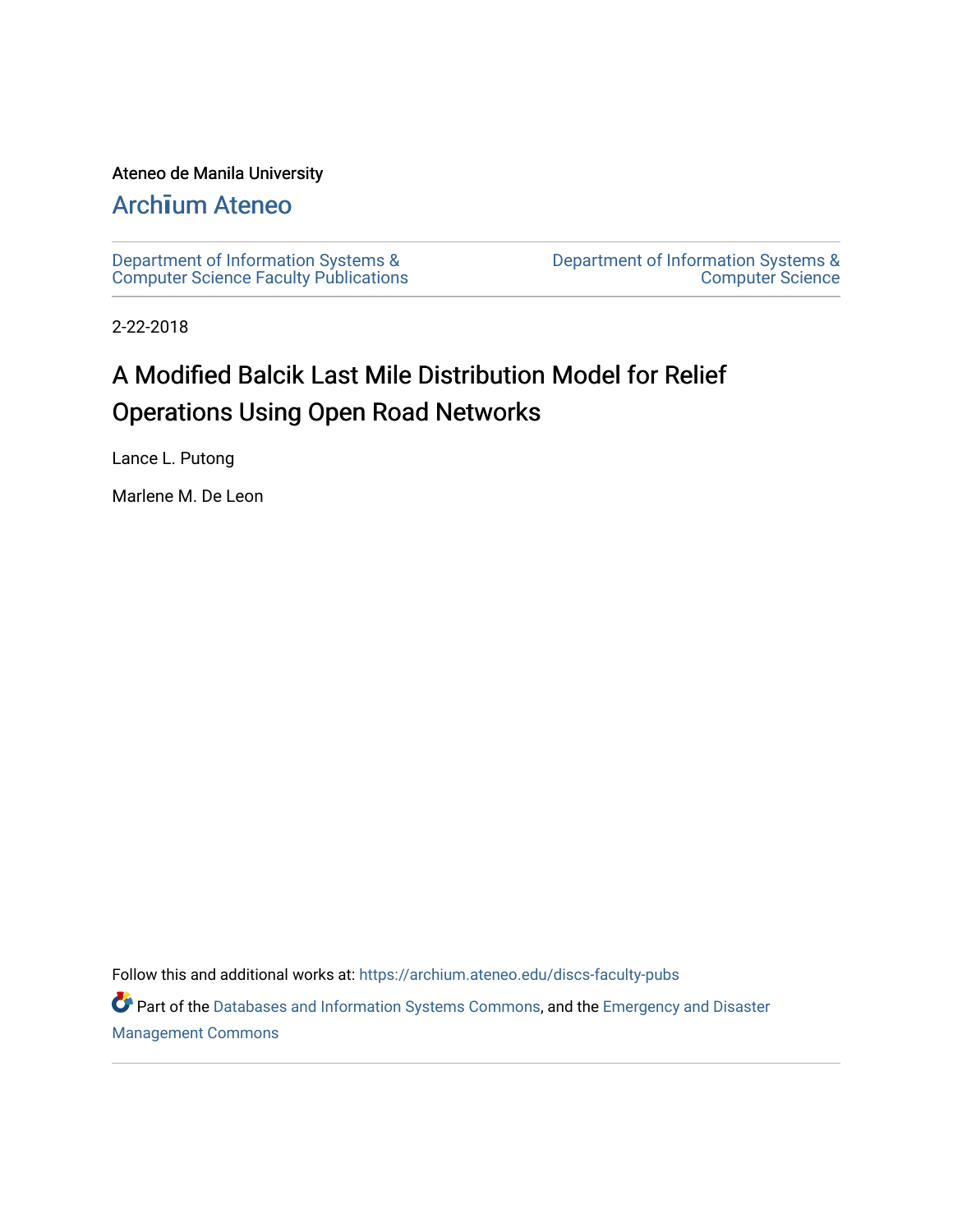



Available online at www.sciencedirect.com





Procedia Engineering 212 (2018) 133–140

www.elsevier.com/locate/procedia

7th International Conference on Building Resilience; Using scientific knowledge to inform policy 7th International Conference on Building Resilience; Using scientific knowledge to inform policy and practice in disaster risk reduction, ICBR2017, 27 – 29 November 2017, Bangkok, Thailand and practice in disaster risk reduction, ICBR2017, 27 – 29 November 2017, Bangkok, Thailand

# A Modified Balcik Last Mile Distribution Model for Relief A Modified Balcik Last Mile Distribution Model for Relief Operations Using Open Road Networks Operations Using Open Road Networks

Lance L. Putong<sup>a</sup>, Marlene M. De Leon<sup>a\*</sup>

*a Ateneo de Manila University, Katipunan Avenue, Metro Manila, 1108, Philippines a Ateneo de Manila University, Katipunan Avenue, Metro Manila, 1108, Philippines*

# **Abstract Abstract**

The last mile in disaster relief distribution chain is the delivery of goods from a central warehouse to the evacuation centers assigned for a given area. Its effectiveness relies on the proper allocation of each kind of relief good amongst the demand areas on a given frequency. Because these operations involve a limited supply of relief goods, vehicles, and time, it is important to optimize these operations to satisfy as much demand as possible. The study aims to create a linear programming model which provides a set of recommendations on how the current disaster relief supply chain may be carried out, specifically on how distribution operations allocate supplies among demand nodes as well as the routes taken in a day. The areas visited per day would depend on the capacity of the vehicle fleet as well as on the routes that can be used. This linear programming model will use Balcik's last mile distribution model, while modifying it for the relief operations in the Philippines. The model minimizes routing costs as well as penalty costs for unsatisfied demands. Map data is used for determining routes and historical data from previous disasters are used to determine the supply and demand for relief goods while providing a benchmark for results. The model produces recommendations for (1) Demand node schedule, (2) Best route for schedule, (3) Relief good allocation, and (4) Operational costs. It also provides the computational backbone for relief distribution decisions in the Philippines, allowing for more optimal operations in the future.

© 2018 The Authors. Published by Elsevier Ltd.

e 2016 The Additions. I donsited by Eisevier Edd.<br>Peer-review under responsibility of the scientific committee of the 7th International Conference on Building Resilience.

Keywords: computational science; disaster management; last mile distribution; linear programming; operations research

\* Corresponding author. Tel.: +63-917-504-6124 \* Corresponding author. Tel.: +63-917-504-6124 *E-mail address:* lance.putong@obf.ateneo.edu *E-mail address:* lance.putong@obf.ateneo.edu

1877-7058 © 2018 The Authors. Published by Elsevier Ltd.

Peer-review under responsibility of the scientific committee of the 7th International Conference on Building Resilience 10.1016/j.proeng.2018.01.018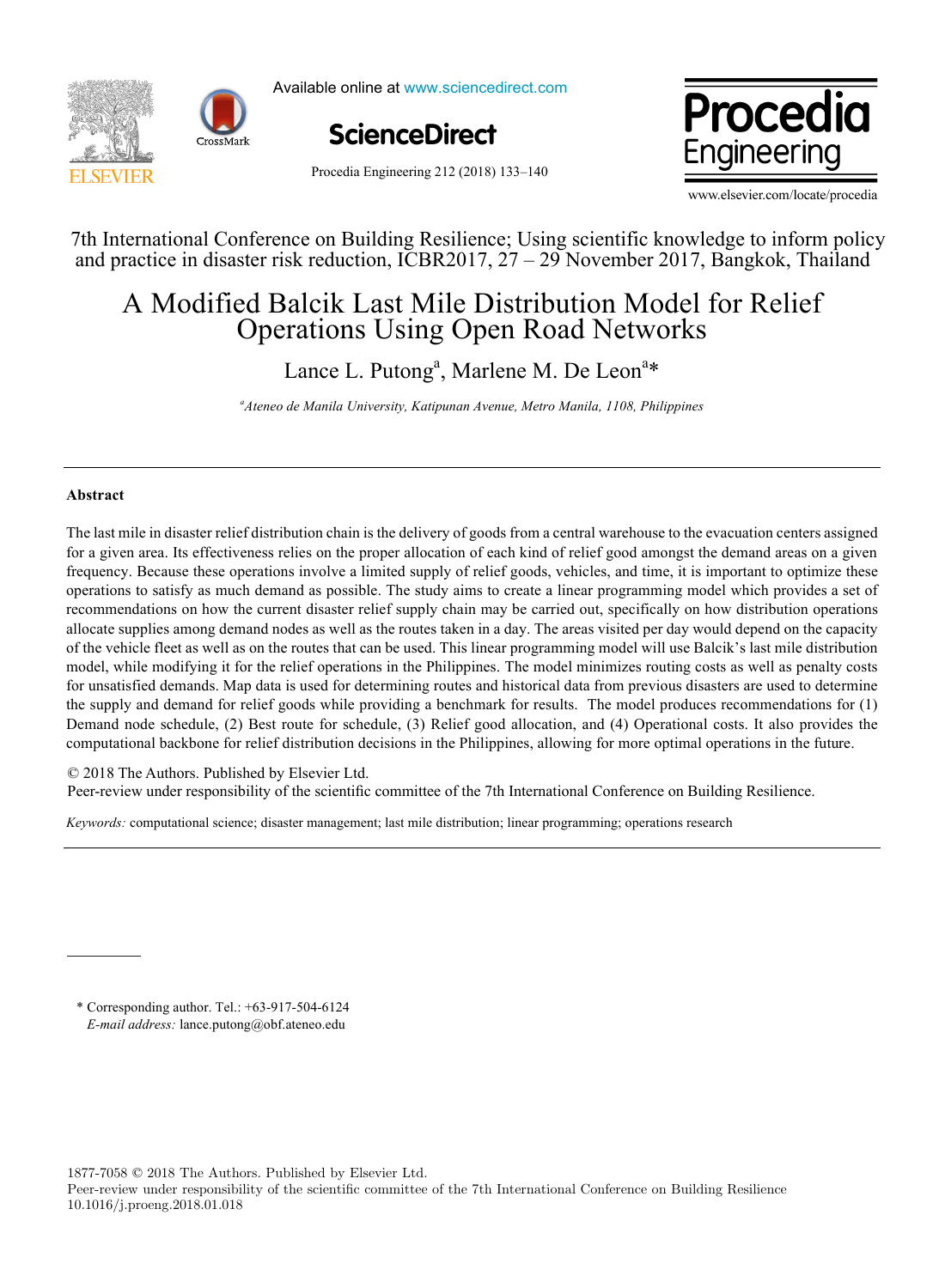# **1. Introduction**

Natural disasters have become much more common in the Philippines in the recent years. According to The Human Cost of Weather Related Disasters, a publication released by the Centre for Research on the Epidemiology of Disasters (CRED) and the United Nations Office for Disaster Risk Reduction (UNISDR), the Philippines has encountered 274 natural calamities over the past 20 years, making it the fourth-highest disaster-prone country in the world, next to the USA, China, and India. As such, Filipinos are among one of the top 10 most number of people in the world affected by natural calamities at 130 million [1].

Given this problem, it is logical to assume that disaster response management in the Philippines would have improved over the years. [2] reported on the large influx of relief goods from international organizations in the aftermath of Typhoon Haiyan. However, the relief goods were not reaching the intended recipients in far-flung areas. Relief workers have suggested to disregard prevailing relief distribution protocols to improve relief distribution performance [3].

In the case of Typhoon Haiyan, debris blockage on road networks from Tacloban Airport to pick-up points of relief goods was the main cause of the problem [3]. It was only days after, when the Department of Public Works and Highways cleared the road networks, that relief could be distributed using delivery trucks [4].

The challenges and difficulties experienced in Typhoon Haiyan show the importance of having well-planned logistics in handling relief operations and must be as critical as any other form of disaster preparation [5]. As such, the study and application of operations research in disaster response management is advantageous in providing human security before, during, and after calamities [6].

# *1.1. Objectives of the Study*

The goal of this study is to create an optimized last mile distribution model for relief goods. This objective is broken down into four parts: (1) the model should create a route from the distribution centers of relief goods to the evacuation centers within its area of responsibility; (2) the model should allocate the limited resources among the relief centers in the area [7]; (3) the model must be able to take into consideration spatial/geographical distances [8], population density and demands [9], while trying to satisfy a given standard of demand per evacuation center [7]; and (4) the results of the model should provide actionable information on day-to-day relief distribution. The success of the said model will be based on minimizing operational costs, which covers both Travel Cost and Penalty Cost. Travel Cost is the total cost for all relief goods in the distribution center to be distributed to the evacuation centers while Penalty Cost is the total cost for unsatisfied demand [10].

#### *1.2. Scope and Limitations*

The study was conducted in Marikina City, Philippines. Marikina City is in a valley wherein lies one of the main rivers in Metro Manila. This makes Marikina City more flood-prone, which affects part of its 400,000 residents living in low-lying areas. This also makes it important for the local government unit to be prepared for disasters, and so disaster management data is readily available for the area. The study used the Balcik, Beamon, and Smilowitz Last Mile Distribution Model for supply allocation and determining routes for distributing relief goods in disaster areas [10]. The last mile distribution model only considers the movement from the distribution center of relief goods in LGUs to the evacuation centers within its area of responsibility. OpenStreetMap was used to create the road network. Road network changes and blockages in the aftermath of a disaster are not yet considered in this study. The SPHERE Handbook Standards for demand satisfaction was considered and adjusted based on the kind of supplies provided in actual relief operations [11].

# **2. Related Literature**

The last mile relief distribution is the final stage of a relief distribution chain. This is where goods are moved from the local distribution center or LGC (e.g., Regional Warehouse, Local Government Unit Warehouse) to the affected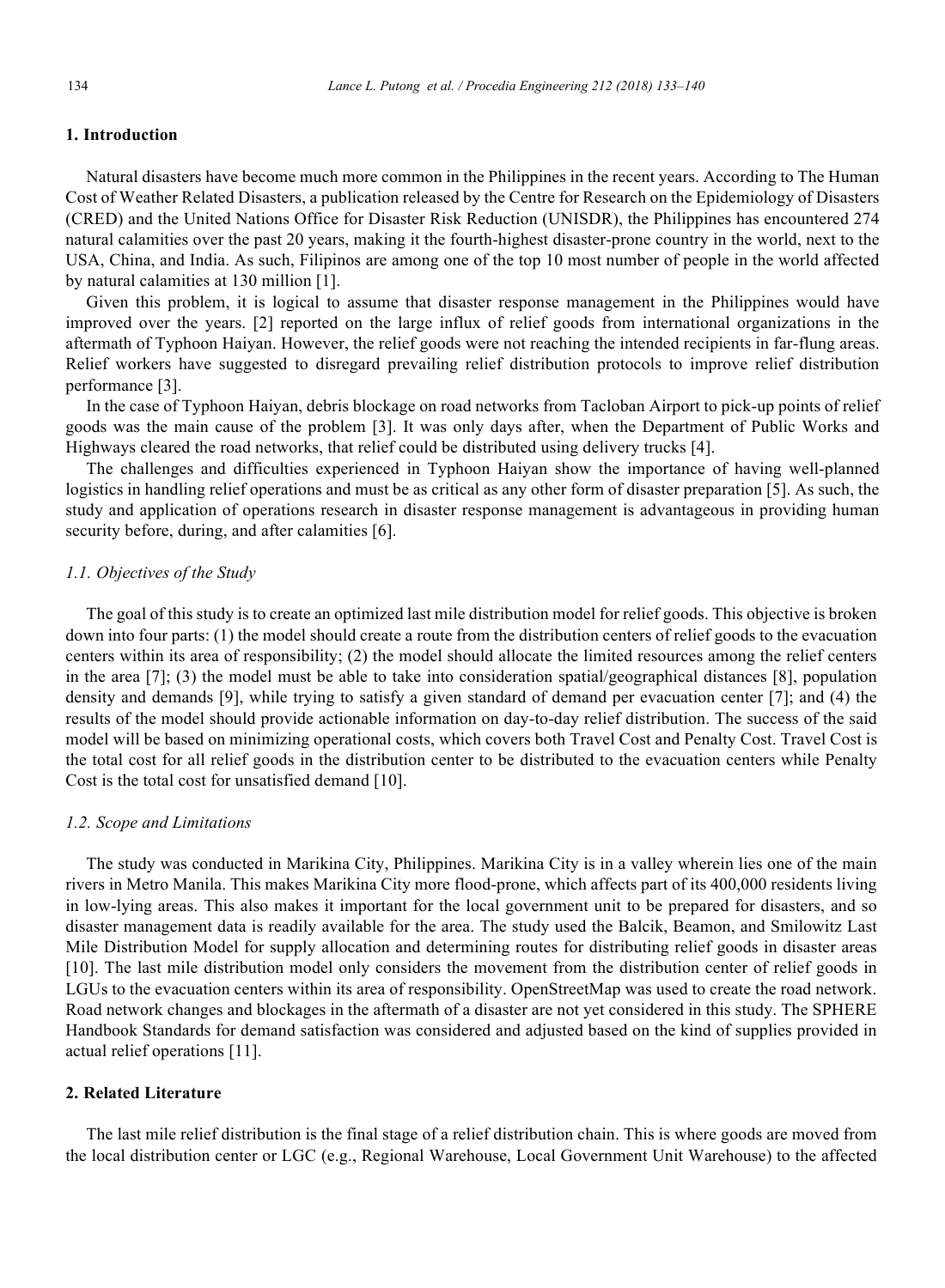communities in evacuation centers [10]. Fig. 1 shows how last mile relief distribution operates in the relief distribution chain.

The last mile distribution problem refers to the need to optimize these operations to provide the most efficient and effective service to the affected communities. This becomes a difficult problem because of the unpredictability of a disaster, which affects road networks, supply availability, and relief demands in different areas [12]. As such, it is important to study some approaches used to address the problem.



*Fig. 1. Diagram for last mile distribution*

The rolling horizon approach aims to minimize the total cost of operations, which is a combination of both the travel costs, and the cost for not being able to meet demands in an area. This is done by controlling both vehicle routes as well as relief good allocation for each demand node in its cluster. It is important to note that the study uses two types of relief goods, for consumable and non-consumable goods, with separate penalty costs of unsatisfied demand. The study also focuses solely on the distribution within a cluster of demand nodes and a single repository, both already given for the model. This approach involves two phases [10].

The first phase looks at all possible routes for each vehicle and uses a Traveling Salesman Problem to achieve the routes with the minimum travel time. The second phase then applies a linear programming model that minimizes the operational cost, and determines the order of nodes to visit, as well as the amount of each type of relief good to be allocated to each node. The linear model is seen in eqn (1) [10].

$$
\min \sum_{r \in R} \sum_{t \in T} \sum_{k \in K} c_{rk} X_{rk} + \sum_{t \in T} \sum_{e \in E} w_t^e \tag{1}
$$

In the first part of the equation, R is defined as the set of routes, T is the set of planning intervals, K is the set of vehicles, c is the travel cost of a route for a vehicle, and  $X$  is a binary value to check if the route was visited at that time by a vehicle. This forms the routing cost for the relief operation. In the second part, E is the set of demand items and W is the penalty cost associated with each item at a time. This forms the penalty costs incurred in the relief operation.

The initial study used a computational example, wherein model behaviour is tested given differing number of nodes, and on differing scores for routes. This allows the approach to be tested based on more controlled conditions. That said, it was not tested on a real-world case and only on a general example, which had 2 vehicles and 4 demand nodes. Even on this general example, the model took around 4 hours to create a solution, which may be a problem when used in actual operations and with more data to handle [10].

The rolling horizon approach looks most ideal given the Philippine scenario where LGUs often have a set cluster for demand nodes and storage defined. It could be improved, however, for areas where clusters are very close to each other, opening the possibility for multiple storages catering to a single cluster [10].

### **3. Methodology**

There are three stages in the creation of the Balcik et. al. based model: (1) Data Gathering Stage, where data needed to create the model was obtained; (2) Data Manipulation Stage, where the obtained data was preprocessed to fit the input format expected by the modeler; and (3) Model Formulation Stage, where the model produces the optimal route and supplies per stop given the needed data. Results were checked based on the multi-objective criteria of the study. It is important to note that these stages closely emulate the phases in the Last Mile Distribution Problem described in [10]. The stages can be seen in Fig 2. Data came from previous cases of disaster relief operations in Marikina City.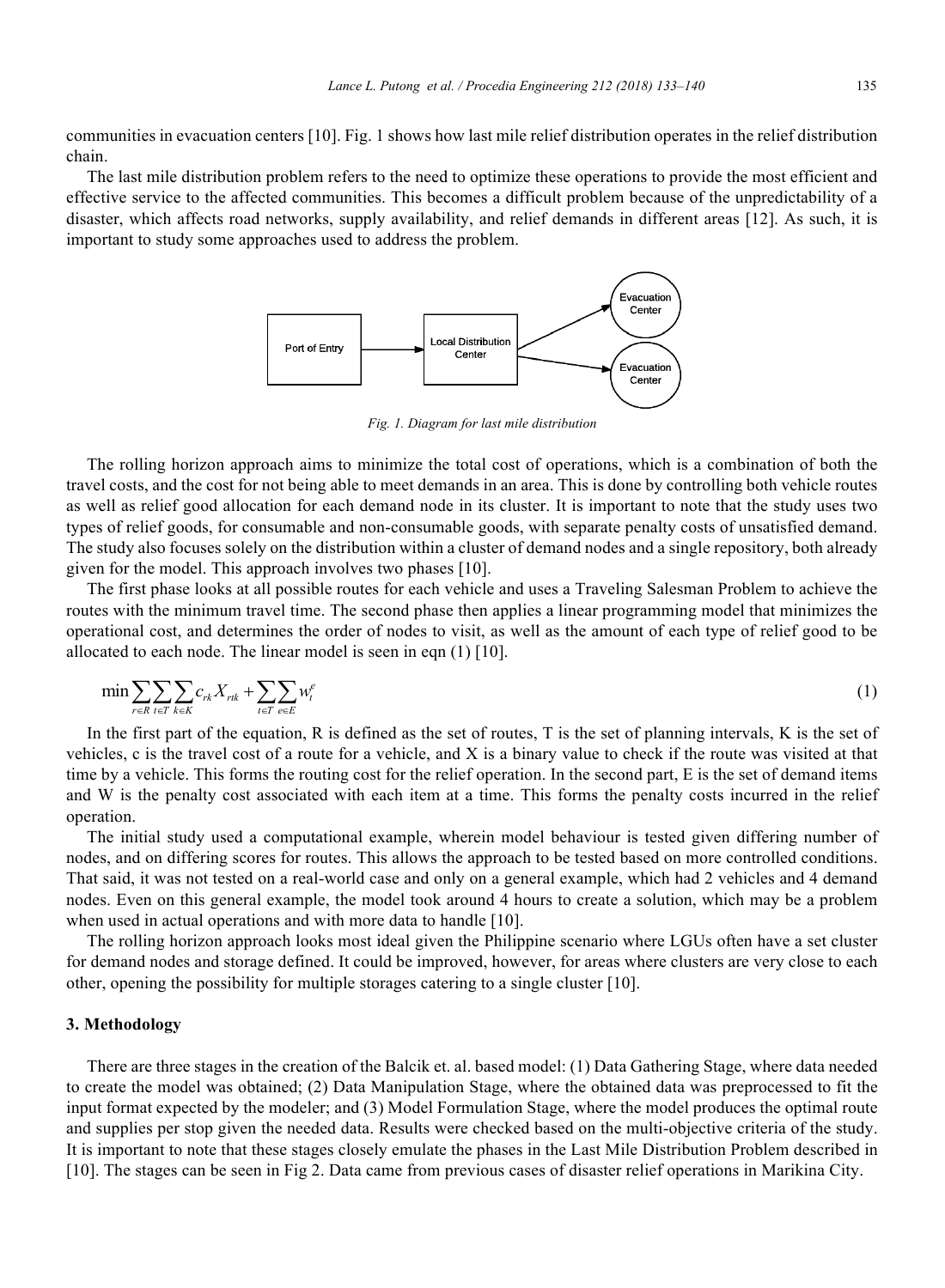

Fig. 2. Three-stage methodology for the study

# *3.1 Data Gathering*

Data obtained and the process of obtaining them are described as follows:

• Locations of Local Distribution Centers (LDC) and Evacuation Centers (EC) – Names of LDCs and ECs were gathered from the LGU of Marikina City. Geospatial information about the LDCs and ECs were collected using OpenStreetMap. Refer to Table 1 for the sample data.

| Table 1. Local Distribution Centers and Evacuation Centers. |                                  |                        |  |  |  |  |  |  |
|-------------------------------------------------------------|----------------------------------|------------------------|--|--|--|--|--|--|
| Name of Area                                                | Role                             | Geospatial Information |  |  |  |  |  |  |
| Marikina City Sports Center                                 | <b>Local Distribution Center</b> | 14.634055,121.099296   |  |  |  |  |  |  |
| H Bautista Elementary School                                | <b>Evacuation Center</b>         | 14.657842,121.104312   |  |  |  |  |  |  |
| Nangka Elementary School                                    | <b>Evacuation Center</b>         | 14.672985,121.108485   |  |  |  |  |  |  |

• Vehicle types and capacities – This includes the several types of vehicles used, its respective load capacity, and its fuel economy. Table 2 presents sample data.

| Table 2. Vehicle Types |                 |              |  |  |  |  |  |  |
|------------------------|-----------------|--------------|--|--|--|--|--|--|
| Vehicle Model          | Weight Capacity | Fuel Economy |  |  |  |  |  |  |
| <b>JAC</b> Coaster     | 4080kg          | $6.25$ km/L  |  |  |  |  |  |  |
| KM-250 Army Truck      | 5000kg          | $6.25$ km/L  |  |  |  |  |  |  |

• Road map of the region – Using OpenStreetMap, with the GraphHopper API, a matrix of durations and distances among evacuation centers and the LDC was generated. Tables 3 and 4 present the said matrix.

|                | Table 3. Distance Matrix (in meters) |      |                |          |      |  |  |  |  |  |  |
|----------------|--------------------------------------|------|----------------|----------|------|--|--|--|--|--|--|
|                | <b>LDC</b>                           |      | $\mathfrak{D}$ | 3        | 4    |  |  |  |  |  |  |
| <b>LDC</b>     | 0                                    | 3696 | 5522           | 2033     | 2630 |  |  |  |  |  |  |
|                | 3142                                 | 0    | 1942           | 1383     | 1822 |  |  |  |  |  |  |
| $\overline{c}$ | 4969                                 | 1942 | 0              | 3209     | 3648 |  |  |  |  |  |  |
| 3              | 2158                                 | 1769 | 3595           | $\theta$ | 1624 |  |  |  |  |  |  |
| 4              | 2630                                 | 1822 | 3648           | 1238     | 0    |  |  |  |  |  |  |

• Supply types – Table 5 lists down the types of relief supplies distributed by Marikina City LGU in its previous operations. Supplies were categorized according to the standards set in the SPHERE Handbook [11]. The corresponding weight and cost of each supply type were also researched. Warehouse stock levels were also obtained per interval.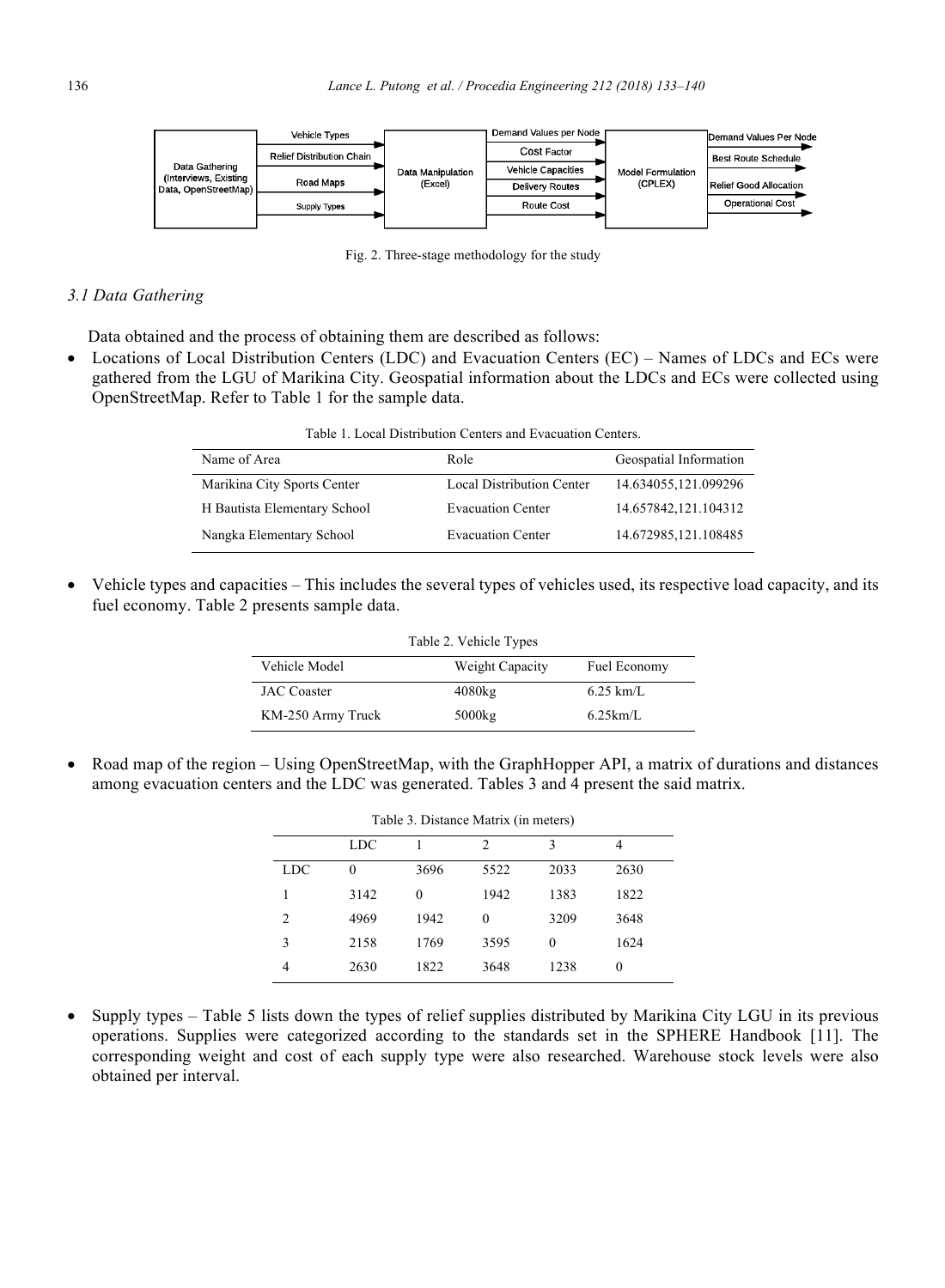|            | <b>LDC</b>   |     | $\mathfrak{D}$ | 3        | 4   |  |
|------------|--------------|-----|----------------|----------|-----|--|
| <b>LDC</b> | $\mathbf{0}$ | 209 | 313            | 160      | 171 |  |
|            | 190          | 0   | 119            | 90       | 128 |  |
| 2          | 294          | 119 | $\theta$       | 194      | 233 |  |
| 3          | 154          | 130 | 234            | $\theta$ | 142 |  |
| 4          | 171          | 128 | 233            | 103      | 0   |  |

Table 4. Time Matrix (in seconds)

|  | Table 5. Supply Types |  |
|--|-----------------------|--|

| Supply Type  | Description                                             | Counted Per | Weight    | Unit Cost                               |
|--------------|---------------------------------------------------------|-------------|-----------|-----------------------------------------|
| Food Kits    | Canned goods, rice, and coffee for three days           | Household   | 7.480kg   | $427.5$ pesos                           |
| Food Packs   | Meals in evacuation centers                             | Person      | $0.35$ kg | 50 pesos/snacks;<br>100 pesos/full meal |
| Shelter      | Beddings for evacuation centers                         | Household   | $0.30$ kg | 35 pesos                                |
| Dignity Kits | Hygiene kits containing dental, sanitary, bathing items | Household   | 6.5kg     | 550 pesos                               |

## *3.2 Data Manipulation*

Data obtained from the first phase was pre-processed to fit the input format expected by the CPLEX modeler. The following matrices were generated based on the gathered data:

• Demand values per supply type  $- A$  matrix was generated for each supply type which shows demand values for each node for every delivery iteration. Table 6 presents a sample.

| Table 6. Demand Values for Food Packs |                  |        |        |        |  |  |  |  |  |
|---------------------------------------|------------------|--------|--------|--------|--|--|--|--|--|
| Delivery<br>Iteration                 | Food Pack Demand |        |        |        |  |  |  |  |  |
|                                       | Node 1           | Node 2 | Node 3 | Node 4 |  |  |  |  |  |
|                                       | 17               |        |        |        |  |  |  |  |  |
| 2                                     | 357              | 617    |        |        |  |  |  |  |  |
|                                       | 3325             | 3861   |        | 3045   |  |  |  |  |  |

• Cost factor per supply type and node – Cost factors determine the penalty cost incurred in the relief operation for unsatisfied demand [10]. This is higher in places with high demand as well as for essentials such as food. Table 7 presents the cost factor associated with unsatisfied demand from Table 6.

| Table 7. Cost Factor for Food Packs (in pesos) |  |  |  |
|------------------------------------------------|--|--|--|
|------------------------------------------------|--|--|--|

| Delivery<br>Iteration | Food Pack Cost Factor |          |          |        |  |  |  |  |
|-----------------------|-----------------------|----------|----------|--------|--|--|--|--|
|                       | Node 1                | Node 2   | Node 3   | Node 4 |  |  |  |  |
|                       | 1700                  | $\Omega$ |          | 0      |  |  |  |  |
| 2                     | 17850                 | 30850    | $\Omega$ | $_{0}$ |  |  |  |  |
| ς                     | 332500                | 386100   | $\theta$ | 304500 |  |  |  |  |

- Vehicle capacity Vehicle capacity was expressed in terms of how many of a certain supply type it can carry. Table 8 presents sample data dependent on the carrying weight of the vehicle and unit weight of each supply.
- Route cost –The amount of gas consumed by each vehicle in a route was then obtained by comparing the fuel economy of the vehicle to the distance travelled in a usable route. This was then expressed in pesos by converting fuel consumed into the average peso value of gasoline. The route and duration matrices can be seen in Tables 9 and 10.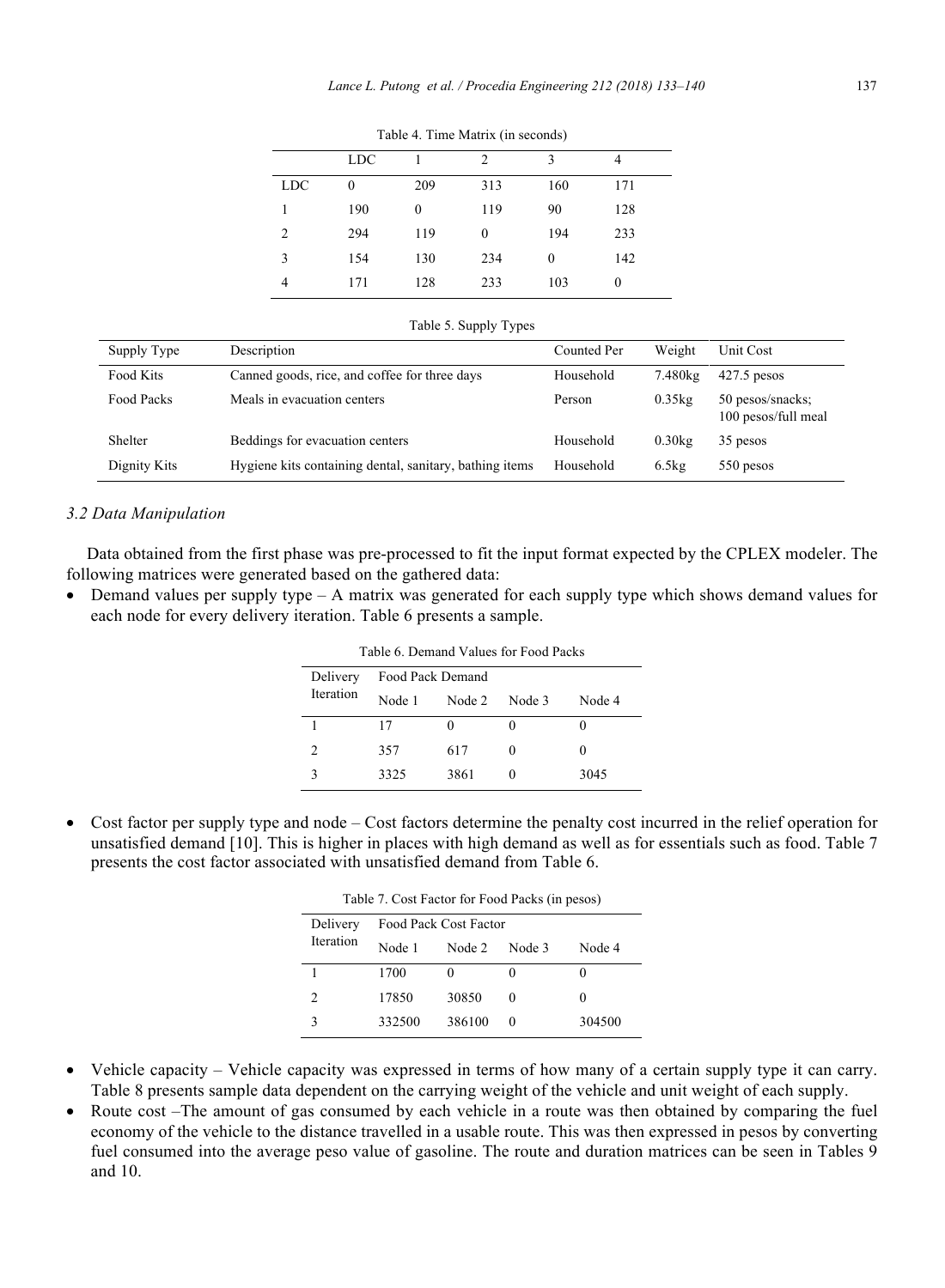$\frac{V}{L}$ 

| Vehicle            |                   | Food Kits    |                  | Food Packs                                          | Shelter          | Dignity Kits     |
|--------------------|-------------------|--------------|------------------|-----------------------------------------------------|------------------|------------------|
| <b>JAC</b> Coaster |                   | 545          |                  | 11657                                               | 13600            | 628              |
|                    | KM-250 Army Truck | 668          |                  | 14286                                               | 15000            | 769              |
|                    |                   |              |                  | Table 9. Duration Matrix (in fraction of a horizon) |                  |                  |
|                    |                   | <b>LDC</b>   | $\mathbf{1}$     | $\overline{2}$                                      | 3                | $\overline{4}$   |
|                    | <b>LDC</b>        | $\theta$     | 0.18             | 0.19                                                | 0.18             | 0.18             |
|                    | 1                 | 0.18         | $\mathbf{0}$     | 0.17                                                | 0.17             | 0.18             |
|                    | $\overline{2}$    | 0.19         | 0.17             | $\mathbf{0}$                                        | 0.18             | 0.19             |
|                    | 3                 | 0.18         | 0.18             | 0.19                                                | $\mathbf{0}$     | 0.18             |
|                    | 4                 | 0.18         | 0.18             | 0.19                                                | 0.18             | $\mathbf{0}$     |
|                    |                   |              |                  | Table 10. Cost Matrix (in pesos)                    |                  |                  |
|                    |                   | <b>LDC</b>   | 1                | $\overline{c}$                                      | 3                | $\overline{4}$   |
|                    | <b>LDC</b>        | $\mathbf{0}$ | 23.19            | 35.43                                               | 12.2             | 16.09            |
|                    | 1                 | 19.48        | $\boldsymbol{0}$ | 12.25                                               | 10.72            | 12.27            |
|                    | $\overline{2}$    | 31.73        | 12.25            | $\mathbf{0}$                                        | 22.97            | 24.52            |
|                    | 3                 | 13.29        | 8.74             | 20.99                                               | $\boldsymbol{0}$ | 7.81             |
|                    | 4                 | 16.09        | 12.27            | 24.52                                               | 9.79             | $\boldsymbol{0}$ |

Table 8. Vehicle Capacities

Delivery routes – Each route will start from the LDC and end in the LDC, while visiting as many nodes as it can  $\bullet$ within the length of the planning horizon. The duration matrix obtained from OSM would be manipulated to represent the fraction of the planning horizon, and so each route must have a total fraction less than 1. Among all possible routes, those that visit the same nodes in the shortest time are used.

# 3.3 Model Formulation

The following equations show the constraints for the rolling horizon formula in eqn (1) that is adjusted based on the data gathered for the study:

$$
W_t^e = p_{it}^e S_{it}^e; \forall i \in N, t \in T, e \in E.
$$
\n
$$
(2)
$$

$$
S_{it}^1 = \left(\sum_{t=1}^t d_{it}^1 - \sum_{i \in N} \sum_k Y_{ik}^1\right) / \sum_{t=1}^t d_{it}^1; \forall i \in N, t \in T.
$$
\n<sup>(3)</sup>

$$
S_{it}^{2} = (d_{i}^{2} - \sum_{i \in N} \sum_{k} Y_{ik}^{2}) / d_{i}^{2}; \forall i \in N, t \in T.
$$
\n(4)

$$
S_{it}^3 = (d_i^3 - \sum_{i \in N} \sum_{t=1}^{k} \sum_k \in KY_{it1k}^3) / d_i^3; \forall i \in N, t \in T).
$$
 (5)

$$
S_{it}^4 = \left(\sum_{t=1}^t d_{it1}^4 - \sum_{i \in N} \sum_k Y_{ik}^4\right) / \sum_{t=1}^t d_{it1}^4; \forall i \in N, t \in T.
$$
 (6)

$$
\sum_{r \in R} \sum_{i \in N} \sum_{t=1}^{t} \sum_{k \in K} Y_{irt1k}^{e} \le \sum_{t=1}^{t} a_{t1}^{e}; \forall t \in T, e \in E.
$$
\n<sup>(7)</sup>

$$
\sum_{i\in\mathbb{N}}\sum_{e\in E}(Y_{irtk}^e \mid q_k) \le X_{rik}; \forall r \in \mathbb{R}, t \in \mathbb{T}, k \in K.
$$
\n
$$
(8)
$$

$$
\sum_{r \in R} X_{rk} \times T_{rk} \le 1; \forall t \in T, k \in K.
$$
\n<sup>(9)</sup>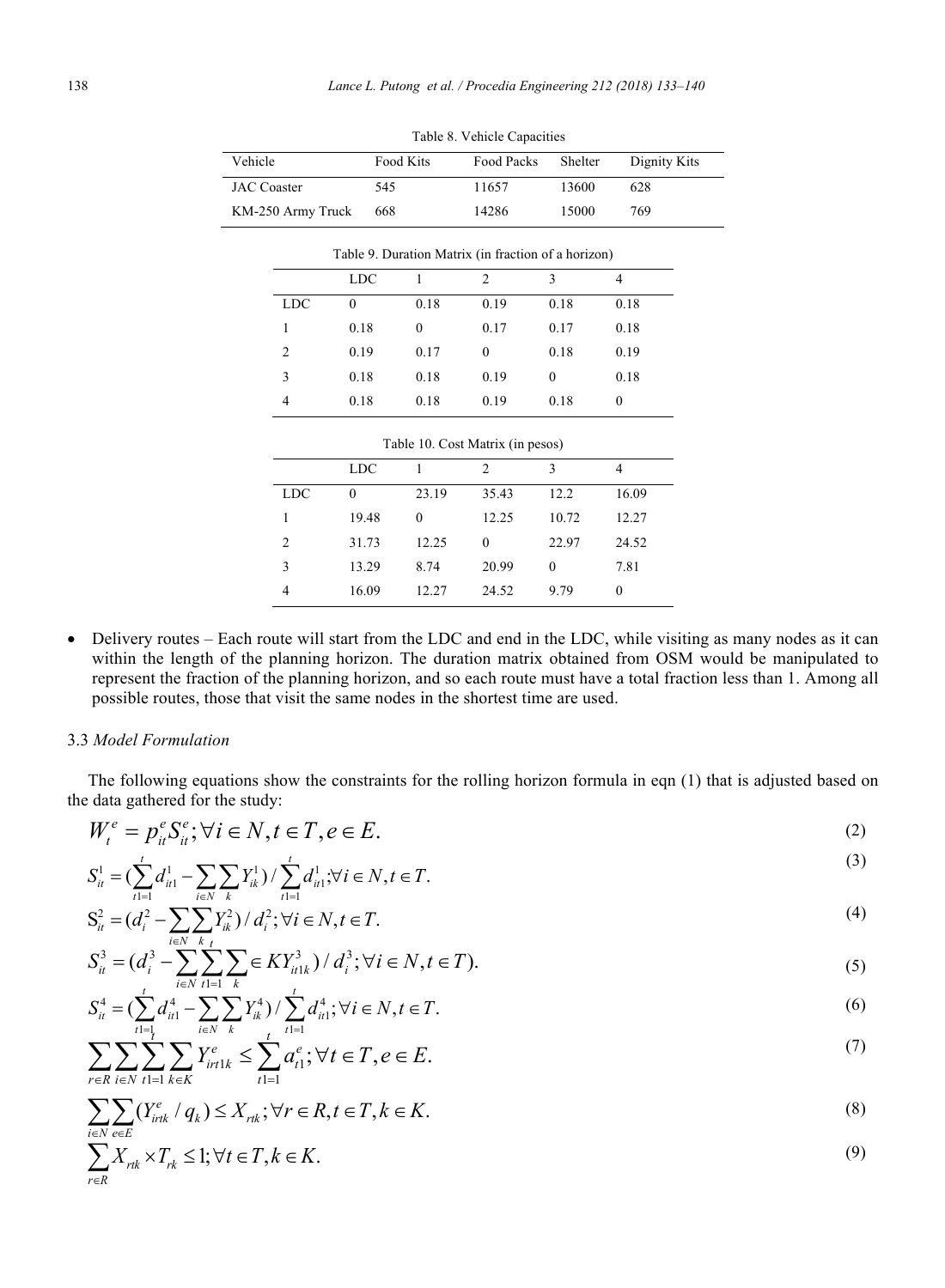$$
0 \le S_{it}^e \le 1; \forall i \in N, t \in T, e \in E. \tag{10}
$$

$$
Y_{\scriptscriptstyle i\prime\prime\prime\prime}^e \geq 0; \forall i \in N, r \in R, t \in T, k \in K, e \in E. \tag{11}
$$

$$
X_{rk} \ge 0; \forall r \in R, t \in T, k \in K.
$$
\n<sup>(12)</sup>

$$
Y_{\rm int}^e \le Y_{\rm int}^e \times \nu_{\rm in}; \forall i \in N, r \in R, t \in T, k \in K, e \in E.
$$
\n
$$
(13)
$$

Eqn (2) defines the penalty cost as the product of the cost factor and the unsatisfied demand. Eqns (3) (4) (5) and (6) define the unsatisfied demand to be a fraction of the total demand for each item type for the time interval. Eqn (7) limits the delivered amount to be less than the supply available at the central warehouse. Eqn (8) looks at vehicle capacity, where each supply type takes a fraction of the total vehicle capacity and the sum for all supply types should not exceed the number of times the vehicle takes a route. Eqn (9) deals with the time constraint for all routes. Eqn (10) ensures that unsatisfied demands will always be a fraction. Eqns  $(11)$  and  $(12)$  look at non-negative allocation and non-negative visiting of routes, respectively. Finally, eqn (13) makes sure that only nodes visited by a route are given an allocation

The model produces the following results:

- Demand node schedule This refers to the schedule of nodes a vehicle will visit in each planning schedule [10].
- Best route for schedule This refers to the route that each vehicle will take when approaching demand nodes.
- Relief good allocation For each demand node, an allocation of various relief good types will be given per visit.  $\bullet$
- Operational costs This is the sum of your normal routing cost and the penalty cost that comes with unsatisfied demand [10].

# 4. Results of the Study

Table 11 shows the Results for Food Packs and Kits while Table 12 shows the Results for Shelter and Dignity Kits.

|                    | Table TT. Results for I bod Kits and I bod I acks |                  |                  |                  |                  |                  |                  |                  |                  |  |  |  |
|--------------------|---------------------------------------------------|------------------|------------------|------------------|------------------|------------------|------------------|------------------|------------------|--|--|--|
| Time               | Nodes                                             | Food Kits        |                  |                  |                  |                  | Food Packs       |                  |                  |  |  |  |
|                    | Visited                                           | N1               | N <sub>2</sub>   | N <sub>3</sub>   | N <sub>4</sub>   | N1               | N <sub>2</sub>   | N <sub>3</sub>   | N <sub>4</sub>   |  |  |  |
| <b>JAC</b> Coaster |                                                   |                  |                  |                  |                  |                  |                  |                  |                  |  |  |  |
| 2                  | 3,1,2                                             | $\boldsymbol{0}$ | $\mathbf{0}$     | 75               | $\boldsymbol{0}$ | 357              | 617              | $\mathbf{0}$     | $\mathbf{0}$     |  |  |  |
| 3                  | 1,2,4                                             | $\boldsymbol{0}$ | 63               | $\boldsymbol{0}$ | 7                | $\boldsymbol{0}$ | 3861             | $\boldsymbol{0}$ | 3045             |  |  |  |
| 4                  | 4,3,1,2                                           | $\boldsymbol{0}$ | 101              | $\boldsymbol{0}$ | $\boldsymbol{0}$ | 3085             | 2970             | 918              | 2092             |  |  |  |
| 5                  | 3,1,2                                             | 67               | 164              | 83               | $\boldsymbol{0}$ | 2776             | 2078             | $\boldsymbol{0}$ | $\boldsymbol{0}$ |  |  |  |
|                    | $\overline{4}$                                    | $\boldsymbol{0}$ | $\boldsymbol{0}$ | $\boldsymbol{0}$ | 236              | $\boldsymbol{0}$ | $\boldsymbol{0}$ | $\boldsymbol{0}$ | 1420             |  |  |  |
| 6                  | 1,2                                               | 117              | 111              | 23               | 20               | 2226             | 1680             | $\mathbf{0}$     | 1322             |  |  |  |
| 7                  | 1,2                                               | 124              | 372              | $\boldsymbol{0}$ | $\boldsymbol{0}$ | $\mathbf{0}$     | $\mathbf{0}$     | $\mathbf{0}$     | $\boldsymbol{0}$ |  |  |  |
|                    | 1,4                                               | 342              | $\boldsymbol{0}$ | $\boldsymbol{0}$ | 203              | $\boldsymbol{0}$ | $\boldsymbol{0}$ | $\boldsymbol{0}$ | $\mathbf{0}$     |  |  |  |
|                    |                                                   |                  |                  |                  | KM-250           |                  |                  |                  |                  |  |  |  |
| 1                  | 1,4                                               | 49               | $\mathbf{0}$     | $\boldsymbol{0}$ | 113              | 17               | $\boldsymbol{0}$ | $\mathbf{0}$     | $\mathbf{0}$     |  |  |  |
| 3                  | 1                                                 | $\boldsymbol{0}$ | $\mathbf{0}$     | $\boldsymbol{0}$ | $\boldsymbol{0}$ | 3325             | $\boldsymbol{0}$ | $\boldsymbol{0}$ | $\boldsymbol{0}$ |  |  |  |
|                    |                                                   |                  |                  |                  |                  |                  |                  |                  |                  |  |  |  |

 $T-1.1 - 11 - T_1 = 1.14 - T_2 = T_1 = 1.1774 = 1.14 T_1 = 1.1 T_2 = 1.1$ 

Each row represents the number of items per supply type a vehicle will deliver to a given demand node for a particular route. The first column represents the time interval while the second column represents the route. The model allows the vehicle to take multiple routes in an interval if it goes back to the LDC on time. The total cost for operations was at 612.31 pesos, while satisfying all demand. It could also be noticed that both vehicles were operating and were using a variety of routes in the operations, utilizing the model's resources as much as possible.